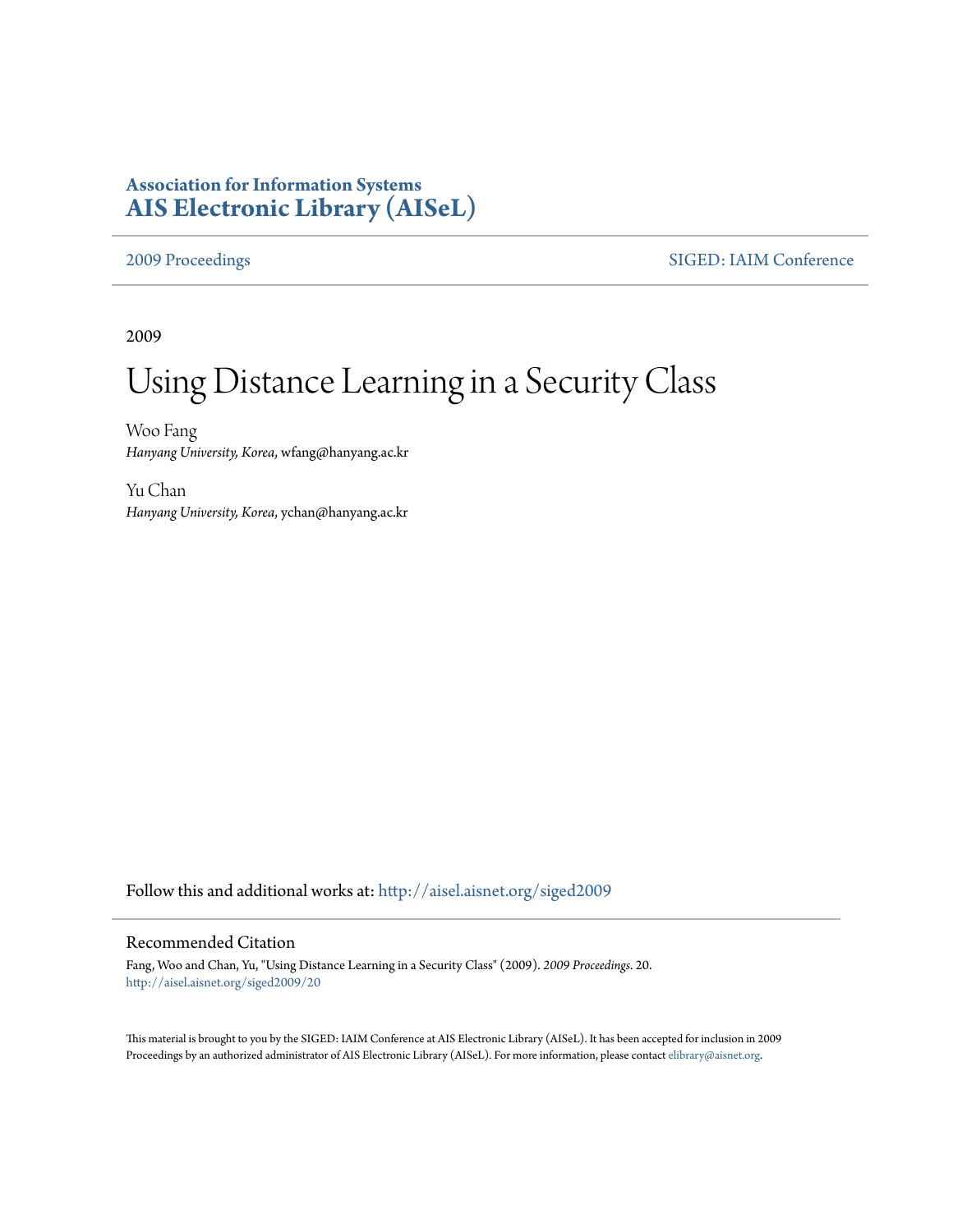#### **USING DISTANCE LEARNING IN A SECURITY CLASS**

Woo Fang Hanyang University Seongdong-gu, Seoul South Korea wfang@hanyang.ac.kr

Yu Chan Hanyang University Seongdong-gu, Seoul ychan@hanyang.ac.kr

#### **Abstract:**

Many courses today employ a method of distance learning. As course content evolve rapidly, business models and managerial challenges are formed, it is relatively difficult to maintain a rigorous and rigid curriculum with effective outcomes in business schools. This paper reports on the work undertaken by a university business school incorporating a distance learning model curriculum. We examine how students were given the opportunity to develop their analytical, decision-making and group work skills in particular class. Our findings indicate that the distance learning trend can yield significant benefits in education and valuable skills and practices for use in the real world.

.**Keywords:** Learning, Education, Pedagogy.

#### **I. INTRODUCTION**

Technology learning is an innovative method that uses technology to enhance learning. It is usually being used remotely where the learner and the instructor are not present at the same place (Verduin & Clark, 1991). Many studies tried to examine the effects of technology learning. Those effects take place in universities; naturally, they impact the students who take the course or courses using technology learning; technology learning also impact the instruction method, as the students are not present in a classroom, the instruction method must be modified. The reader is referred to several review papers that were published in this area. For example, see Schlosser and Anderson (1994), Moore and Thompson (1997) and Lesh and Rampp (2000). Some studies show that students consider the technology learning method as superior to the traditional teaching methods and therefore, it bears several benefits for the students as it enhances the learning experience (for example, see Boucher et al., 1999).

One important factor that makes technology learning so unique is that it allows learning to be an individual matter. That is, the learner learns in his or her own time, in his or her own pace, rather then following the instructor's dictated pace (Kosmahl, 1994; Stephens & Doherty, 1992). As stated earlier, studies that explored technology learning show that this method is considered better than traditional methods because of the flexibility it allows to the learners. This outcome comes at lower costs to the students (all they need to have is a computer and a headset) and the institutions using the method, as they do not need to supply the students with campus services, such as classrooms (Russell, 1999; Clark, 1999).

This paper discusses a model of technology-driven course curriculum and reports on its effectiveness. The first part of the paper gives a detailed review of the literature and provides a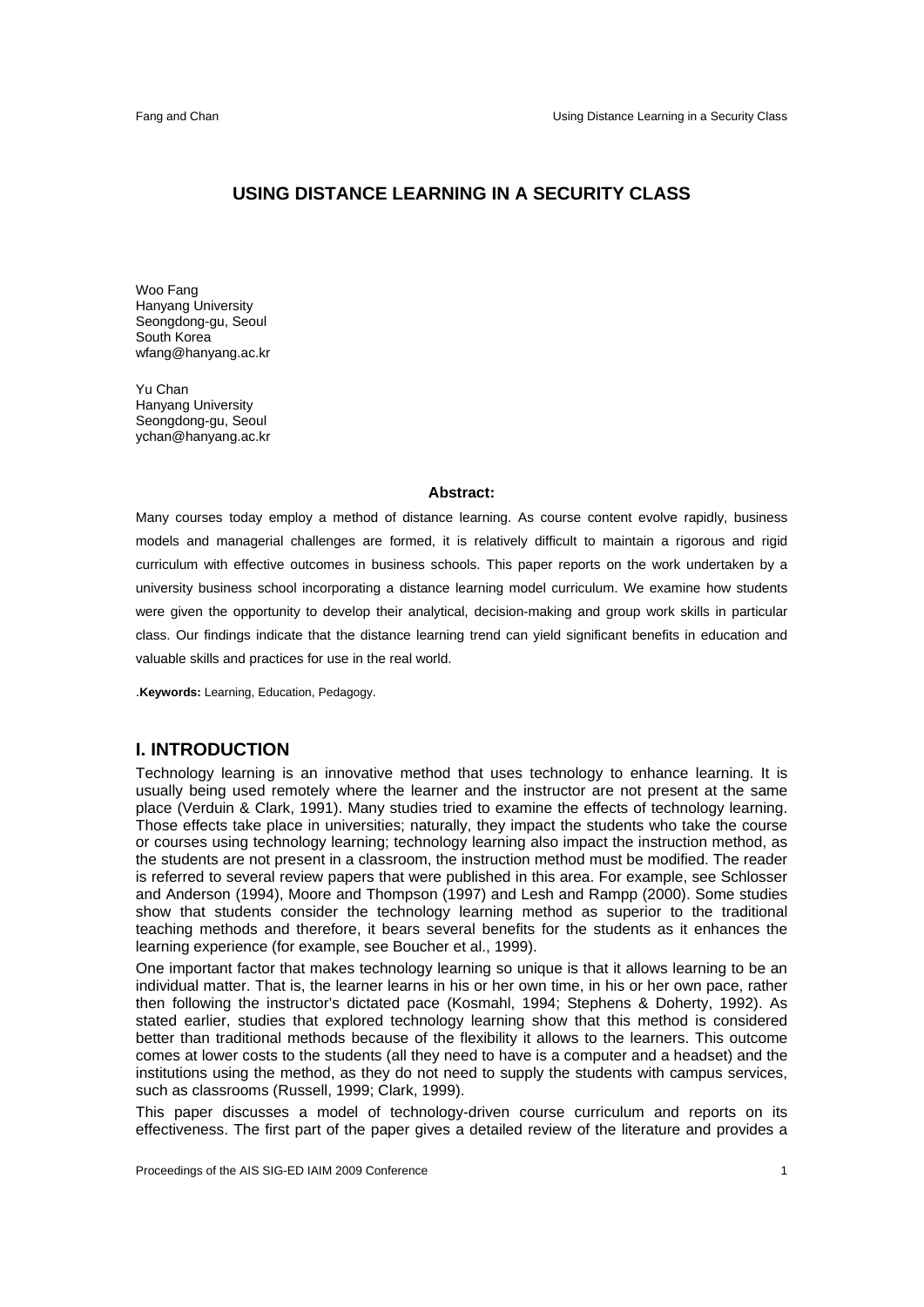background to the development initiatives from a business school perspective. It then describes a specific course, namely, a simulation game course, and its features, and presents a summary of the approach adopted in evaluating this method. The final section presents an analysis and findings of the empirical study and discusses its implications. We examine the application of technology in a game environment. We specifically interested in examining the technological issues related to the learning experience. Our focus is technology in the game and the learning experience. Organized in six sections, the next section explores technology education and games. Then we present different learning models we follow in this paper. Next, we state the methodology. We then present our results. Finally, we discuss the results, draw some conclusions and suggest recommendations for future study.

#### **II. LITERATURE REVIEW**

An investigation of the literature reveals that over flexibility may deter students from learning. Studies show that students tend to postpone their assignments and sometimes, they can go through an entire course without learning and completing their assignment only toward the end. Unlike traditional teaching methods, the instructor usually cannot follow student participation in virtual classes, as those can be easily manipulated using the available technology (Webster & Hackley, 1997). Griffin et al. (1999) states that sometimes one may even find negative reaction to this method. This usually happens when the students are not technology savvy and have hard time operating in a virtual class.

In addition, in today's environment it is only natural that we desire to see our students becoming more ethical. Many argue that higher education institutions should increase their emphasis on ethics (e.g., Bennis and O'Toole, 2005). However, usually educators fail to help students thoughtfully assess what goals are worthy of professional (and personal) aspirations, and aid and abet physical, psychological, spiritual pain for our students, the organizations they work for, and the society at large (Giacalone, 2004). Koehn (2005) agrees that we are failing as professionals. He argues that what is needed is a radical change in peoples' self conceptions and that it is our duty as teachers to bring about a positive change in our students.

The argument to increase pedagogical emphasis on Business Ethics is supported by the observation that young people are susceptible to attitude change (Ricci and Markulis, 1992). Kohlberg (1984) suggests that young adults are more open to learning and better deal with ethical issues. In further support of the idea are studies showing that ethical attitudes change with academic exposure or training (e.g., Acevedo, 2001).

In addition, studies also show that some decision makers are unaware of the implications of their decisions and others seem to believe that other concerns, such as beliefs, should not even be applied to their decisions (Teach et al., 2005; Ben-Zvi, 2006). This means that business decision makers are either unaware or unwilling to believe that that business decisions have ethical consequences, that ethical issues should not be considered in their decisions, and college students as future decision makers are open to and capable of learning to incorporate ethics into their decision making . So it is fairly easy to argue that we ought to try to teach business ethics.

When considering distance learning, DL can be defined as a formal approach to learning during which the majority of instruction occurs while the learner and the educator are at a distance from each other (Verduin & Clark, 1991). A large number of studies have examined the effects of DL on students, instructors and their institutions. The conclusions of these studies have been summarized in several review papers, such as Schlosser and Anderson (1994), Moore and Thompson (1997) and Lesh and Rampp (2000). Studies found that when contrasted with traditionally-taught classes, for certain student populations, DL may appear as a superior course delivery method (Boucher et al., 1999).

DL allows learning to be self-paced rather than instructor-paced (Kosmahl, 1994; Stephens & Doherty, 1992). Usually, studies that explored DL showed that DL does not produce inferior learning outcomes compare to traditional methods, and usually these outcomes come at lower costs to both the students and the institutions using the method (Russell, 1999; Clark, 1999). However, other studies found that DL gave the students a sense of empowerment but the remote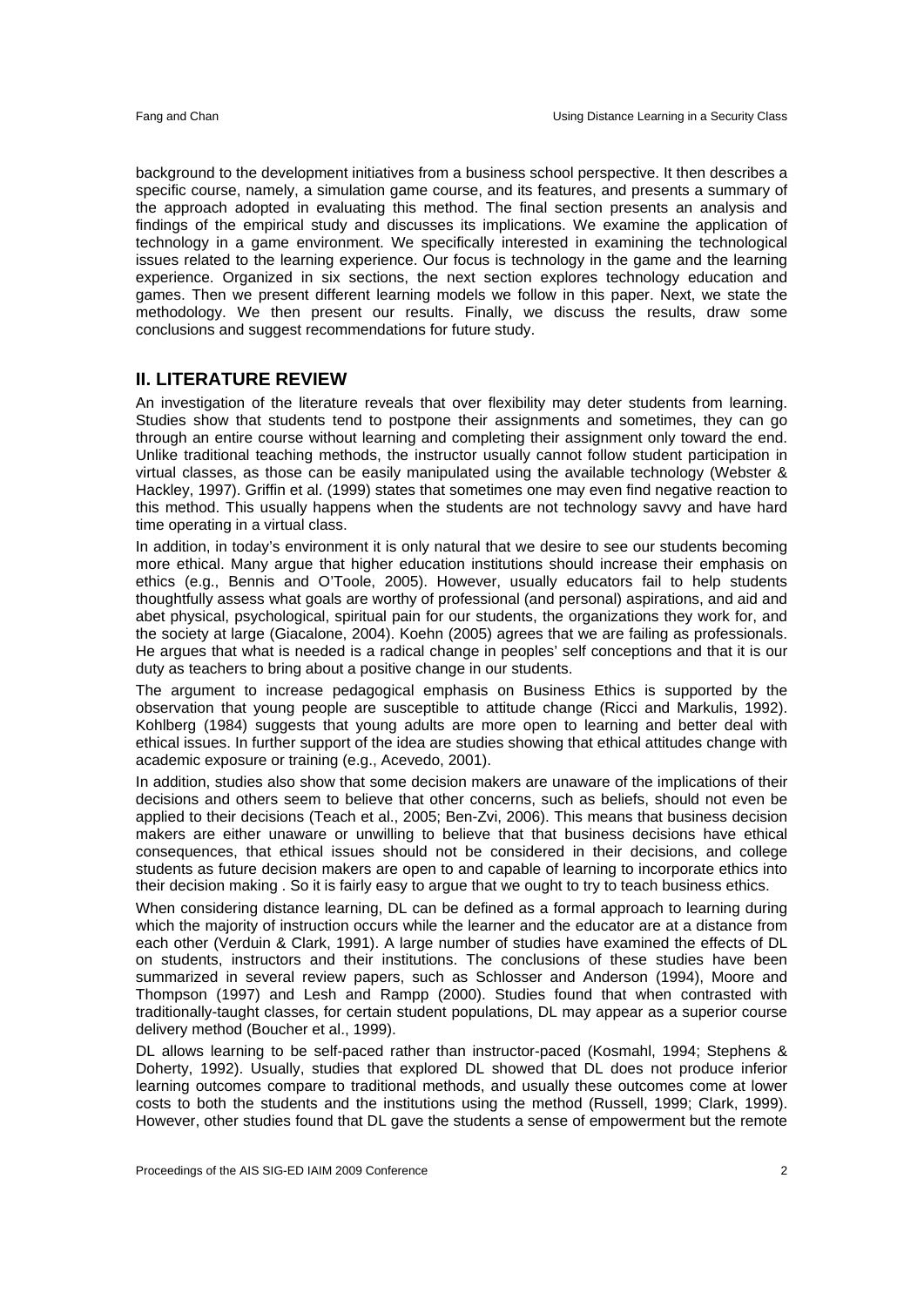environments were judged "less rich" than those experienced by those taught in locally-controlled environments (Webster & Hackley, 1997). Griffin et al. (1999) noted that sometimes students presented negative attitudes toward DL; this was associated with the technology being used and the students' inability to deal with it.

DL also presents an experiential learning experience (see, for example, Asakawa, 2003; Ben-Zvi and Carton, 2008). Although published more than 20 years ago, Kolb's theory (1984) on experiential learning is still considered a central theory in education (This theory was later extended, see Kolb and Fry, 1985). Kolb's model emphasizes the interaction between experience and learning by exploiting the subjective nature of the learning process and creating a transformation of experience that engenders knowledge (Mainemelis et al., 2002). DL relates to experiential learning as they present a method that epitomizes experiential learning over the web. The DL experience presents a practical method for exploring the interplay between teaching, learning and assessment. Thus, we discuss the learning experience using a specific DL class.

#### **III. THE CURRICULUM: LEARNING AND EXPERIENCE**

Despite the crash of high tech companies in the beginning of the decade and the financial crisis we are currently experiencing, learning with distance learning tools in business schools is still popular with students. Today, most university degrees in business or commerce address distance learning in some way or other in their curricula. Given the dynamic nature of the content, continuously evolving business models and applications, technological and managerial challenges in distance learning transformation, ever-expanding knowledge in the interacting disciplines and, importantly, its multi-disciplinary focus, it is a challenge for business schools to design and redesign e-commerce courses that are relevant, 'current' and pedagogically effective. This section discusses a model distance learning curriculum and reports on its effectiveness. We first give a detailed review of what models are currently used; in addition, we provide some background to the distance learning curriculum development initiatives from a business school perspective. We then describe a specific distance learning experience from a course we conducted. We show its features, and present a summary of the approach adopted in evaluating this method. Then finally we present an analysis and findings of the empirical study and discuss its implications.

We note that despite the recent crisis and the economic downturn in 2001, the number and value of electronic transactions between businesses, government and customers is steadily increasing, and both business-to-customer and business-to-business electronic commerce transactions have continued to expand. Regardless of the dot com crash in 2001, many organizations are still aware of the need for effective e-commerce strategies and applications. The number of business organizations conducting business using the Internet has exceeded market projections and expectations. Today, large-, small- and medium-sized enterprises are all using the Internet to communicate with their business partners, to connect with back-end information systems, and to carry out financial and other commercial transactions with suppliers, customers and other partners in business. Governments have also recognized the advantages and several government to consumer (G2C), consumer to government (C2G), and business to government (B2G) sites have become operational at federal, state and local government levels. Universities and their business schools have responded to this phenomenon with the introduction of several new courses and degrees that address the needs of e-commerce.

E-commerce is the process of trading goods, information or services via computer networks, including newer technologies that emerged over time. The term 'e-business' is a much broader concept that includes any business operation conducted through information networks such as knowledge sharing and customer services, and includes other applications, systems and technology to support commerce and improve business performance, even though the terms 'ecommerce' and 'e-business' when they refer to distance learning in the broad sense are sometimes used interchangeably in the literature. The e-business discipline plays the role of a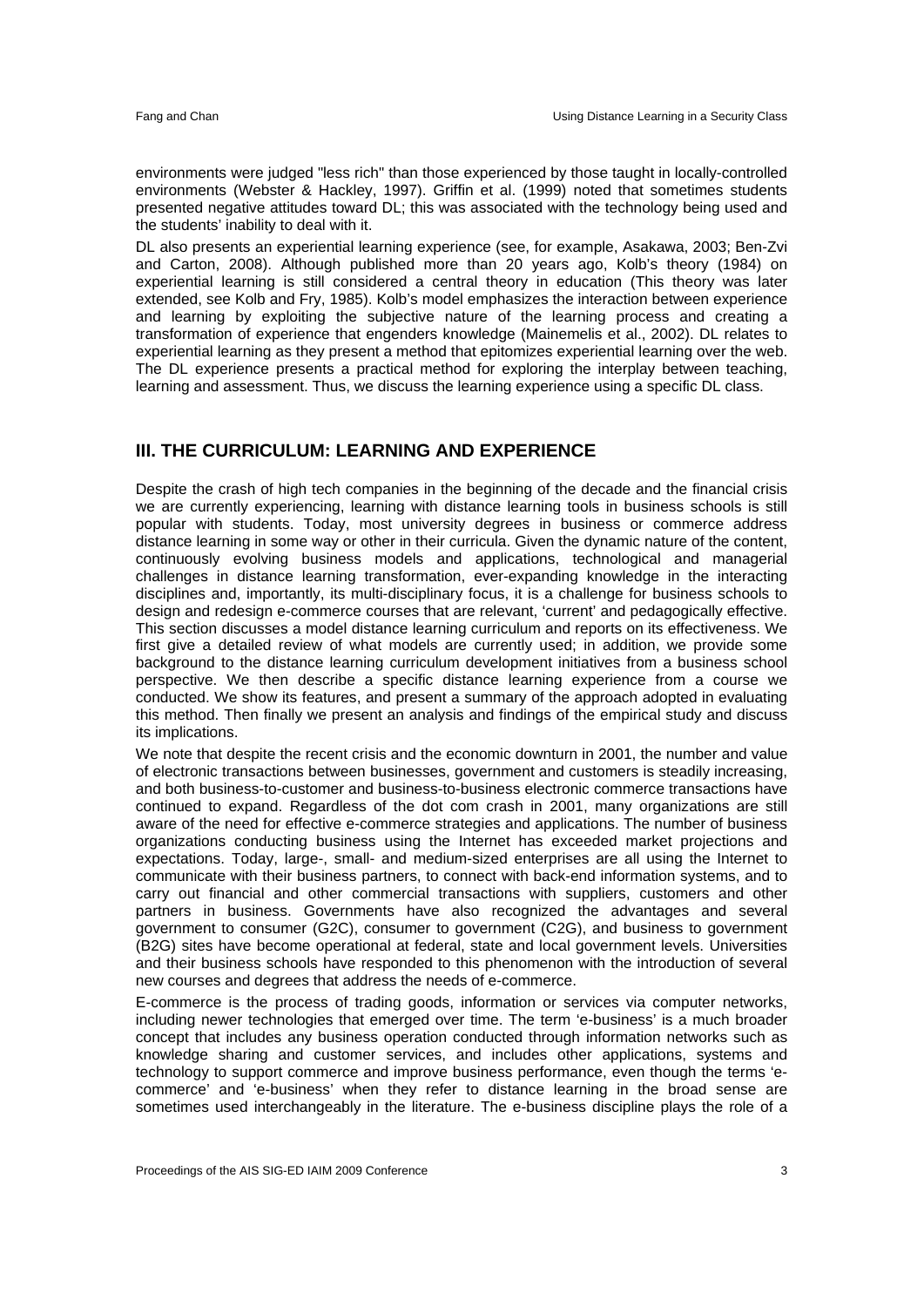'catalyst' for change, driving the need to redefine the sets of capabilities relevant to information technology and business, and to redesign the related curricula.

In this section we evaluate the effectiveness of one such curriculum design and delivery strategy. Taking a business perspective and focusing on bridging the gap between technology and business, this e-commerce course is offered by a business school in a university and contributes to the knowledge on e-commerce curriculum development. The objective of this study, therefore, is to analyze the design and instructional strategies employed in the delivery of an e-commerce unit in general, and the e-commerce group project as a case study and to provide guidance to other business schools. Thus, an in-depth case study approach that incorporates a questionnaire survey data collection method consistent with the case study methodology considering a security class that employed a distance learning method was employed.

#### **IV. METHODOLOGY**

E-business is truly an inter-disciplinary topic and must be of interest to professionals and managers in any functional area of the business world. It requires an understanding of the basic concepts derived from accounting, finance, information systems, marketing, management and operations/logistics management disciplines. The proposed structure of the curriculum takes this into consideration to maximize value to students, and draws the expertise available within the School of Business. Accordingly, it is taught in three different disciplines in the business school with each discipline focusing on one particular aspect of e-business. For example, the discipline of marketing has an e-marketing course that focuses on online marketing and advertising, while the discipline of business law has a course titled 'e-commerce law' which focuses on legal aspects. The discipline of business information systems similarly teaches a course titled 'ecommerce business models', with a focus on internet business models and strategies, and business processes. Within the business school, these three courses are well coordinated ensuring that these courses complement each other with no duplication of the content. In fact, these three courses are a part of an overall requirement to major in business information systems. This paper reports on the evaluation of the e-commerce business models course offered by the discipline of business information systems in general and the pedagogical effectiveness of the e-commerce group project in this course in particular in facilitating the teaching and learning of e-commerce.

The course we used was a security course. It is expected to provide a detailed overview of the concepts and processes used in doing business electronically. The main aim is to provide a strong foundation knowledge for students to work in the new digital economy and e-business era. Importantly, the objective is to provide the critical link between technologies and firms' performances and bridge the gap between technology and business. The emphasis is on the way technologies facilitate the business rather than on the technologies themselves. At the end of this course, students are expected to have a sound knowledge of the concepts and processes for doing business on the Internet, and skills and knowledge for the design, development and evaluation of e-business models and strategies.

This subject is offered as an elective for second/third year students. Most of the students come from both information technology/computer science and business schools. Students are expected to attend a two-hour lecture, a one-hour tutorial and a one-hour computer laboratory workshop every week during the semester (for 13 weeks - total 52 contact hours). The topics covered in the lectures include -- concepts of e-commerce and terminology, digital economy, components of ebusiness models, various B2C models including e-tailing models, evaluation of business models, website design and evaluation, B2B models, electronic marketplaces, e-auctions, electronic payments, online security, order fulfillment and e-supply chains, integration of backend with ecommerce front end, strategies for implementation of e-commerce, launching an online business, and e-business metrics.

The teaching and learning strategy incorporates classroom lectures interspersed with case studies, small vignettes, group discussions and group activities, tutorials, and one guest lecturer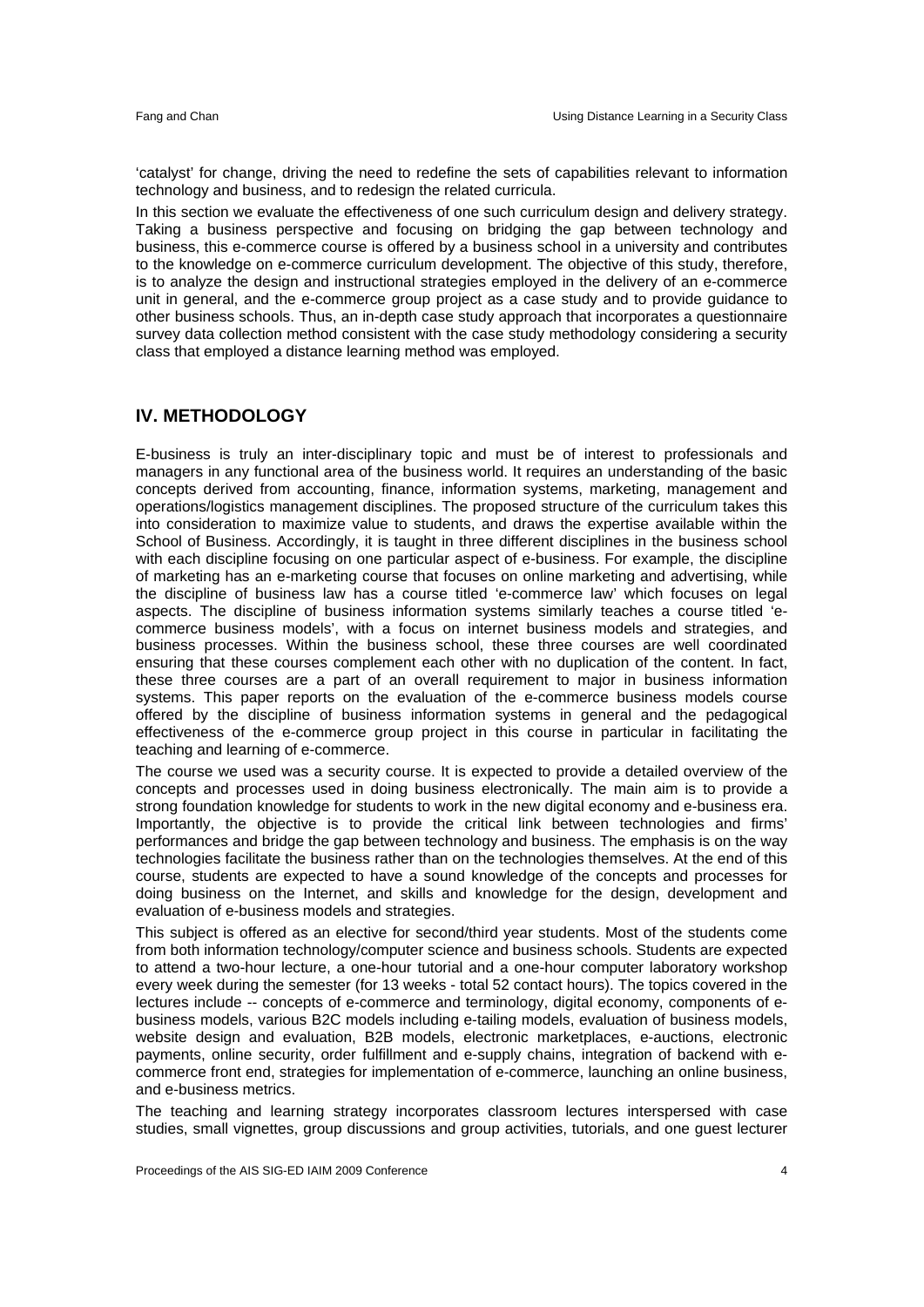from the industry. Weekly tutorials, with the help of case studies and discussion questions, are used to reinforce the concepts learnt in the lectures. While the limited number of case studies with Australian content poses a problem, the learning value of case studies is significant, since the issues are the same in the USA and in Australia. In the computer workshops, students are asked to perform certain online tasks and to evaluate websites and e-business models (such as e-tailers, e-services, e-marketplaces, auctions and other companies' websites) and develop an overall understanding of the strengths, weaknesses, processes, and strategies employed by various e-businesses both locally and internationally. In addition, students are given some training in the usage of various web publishing tools such as front page, HTML and others.

Assessment is an integral part of learning and designed to enable students to demonstrate their understanding of the subject in question. It is also used as a means of providing feedback on teaching and learning to students. Considering this objective, appropriate assessment methods are designed and implemented. In addition to these, other principles such as transparency of processes and criteria, and maintaining relevance to the changing subject content are considered while designing the assessment. Accordingly, the assessment tasks in this course comprise examinations, individual assignment, tutorial assignments, and a major group project. While the examinations and tutorial assignments require theoretical knowledge, the individual assignment and group project focus on application and implementation.

### **V. DATA COLLECTION**

The objective of this study is to analyze the curriculum design and delivery of the e-commerce business models unit from a student perspective. Particularly, the objective is to examine student feedback on the effectiveness of the e-commerce group project and its pedagogical benefits. Like other evaluations in the higher education context, this study collects data from students already enrolled in this unit/subject. Considering the low cost, confidentiality and relatively easy administration, there were no sampling problems. A questionnaire survey is the method employed to collect data in this study. In addition to this, regular qualitative feedback provided by the students throughout the semester by emails, comments on the online discussion board, and formal feedback given by student representatives in student-staff meetings organized by the school are considered for analysis. This study is conducted by the author, an academic who is responsible for the design and delivery of the unit. Therefore, there may be some inherent bias in the study which may limit the generalisability of the findings. In addition, general limitations of the case study approach and questionnaire survey also apply to this study.

The questionnaire consisted of some demographic details such as gender, nature of enrolment, course currently enrolled in, number of information technology or information systems related subjects completed so far, and current employment. In the second section, information about the background knowledge of students with reference to various attributes is collected. Some of the aspects include students' understanding of how business works, web tools, project management tools, generic business information systems, business processes, business terminology and information about the industry in which their e-business plan is developed. Similarly, students are asked to rate their previous experience in group work, writing reports, creating websites, ecommerce programming and online buying and selling on a scale of 1 to 7 (1= disagree strongly;  $7 = \text{agree strongly}.$ 

In the third section, graduates' perception of the group project with respect to several aspects is included. Students are asked to express their agreement or disagreement with the statements that describe how the e-business project helped them in achieving some learning goals. Some of the statements seek students perception on the hands-on experience in the development of an ebusiness plan, web sites and use of web publishing tools, and generic skills such as project management, group work, report writing, interpersonal, creativity, analysis and information search. In addition, the statements also refer to the perceived understanding of basic discipline specific concepts, inter-relationship between various discipline-based decisions, and skills and knowledge that deal with business integration. In order to measure the perceived learning value,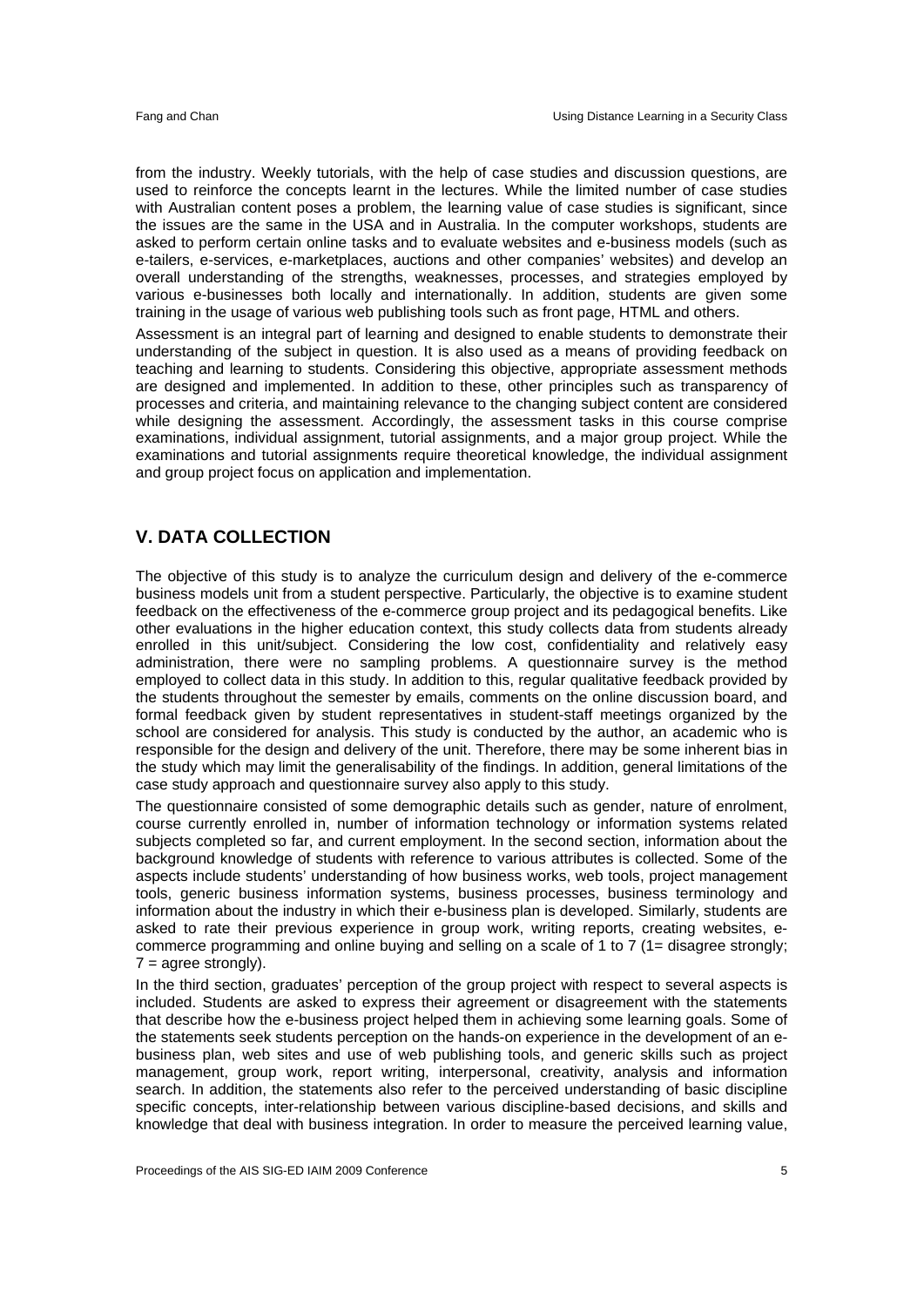students are also asked whether this project is more interesting, innovative and exciting than traditional textbook- and lecture-based learning. In addition, students are asked about the general course design and delivery, resources and support offered, and the overall effectiveness of the course and group project. For example, several statements were included that seek students' perceptions on the coverage of e-commerce concepts, various models, case studies discussed in the tutorials, tutorial discussion questions, online discussions, sequence of the topics, currency of the issues discussed, examples in an Australian context, discussion of theoretical issues, computer laboratory usage in class, etc.

The evaluations by students were used to help determine the acceptability of the project in terms of the following criteria: effectiveness of the project-based work in helping to develop skills and knowledge; attitudes towards the project as an assessment component; its contribution to the achievement of main learning outcomes; its ability to reinforce the theoretical concepts and the development of certain generic graduate attributes. The analysis of the data, findings and anecdotal evidence collected is presented in the next section.

#### **VI. RESULTS**

The e-Commerce group project is designed as a part of the curriculum to support teaching and learning through the 'learning by doing' approach. The cross-disciplinary focus, an attractive feature of the e-commerce group project, brings salient features of accounting, logistics, marketing, finance, management, production and service operations into the course. Apart from providing an opportunity for students to understand and design an online business plan, it requires students to integrate and utilize what they have learned earlier. Ideally, students must have some basic working knowledge of all functional areas of business. Since the business planning process is time consuming, students are encouraged to form groups in the first/second week of the semester. This creates an opportunity for students to complement the skills drawn from their different disciplinary backgrounds. Apart from helping students to finish the project well during the semester, this project is expected to improve their group working and communication skills, other important graduate attributes prized by employers and industry alike.

Instead of forcing students into pre-determined groups, the course allows students to form groups that are compatible and convenient, consistent with effective group working principles. In order to ensure an appropriate and feasible selection of the product and/or service business, each group is required to submit a draft proposal in the second week of the semester. This is then verified and approved by the academic who gives a green signal to the group to work further. Students will then research more information about the products and services they are intending to sell online, competition in the marketplace, and other business and technical information required to develop a sound business plan. The final project involves development of a comprehensive ebusiness plan for a new or existing product/service and developing a workable e-commerce website using various web publishing tools. The objective of this applied project is to learn in practice e-business concepts including strategy formulation, designing a business model, and comprehensive e-business planning.

The e-business plan must include an operations plan, a marketing plan, competitors' analysis and a financial plan. It should consist of a detailed description of inputs, processes, procedures and activities required to create products/services the business will sell and deliver, alliances with other business partners and outsourcing, target market, how the organization will position its products/services to fulfill customer needs, revenue and pricing models, demand forecasting, promotion and distribution plans, and competitors' analysis of strengths and weaknesses in the industry. It should also include a brief financial plan that covers revenue sources, projected cost/revenue structure, cash flow and profitability. In addition, the report must describe relevant e-payment facilities, e-business infrastructure required for hosting the website, legal, ethical and taxation environment for the proposed business including potential dispute resolution issues, risk management and exit strategies, and general implementation strategies.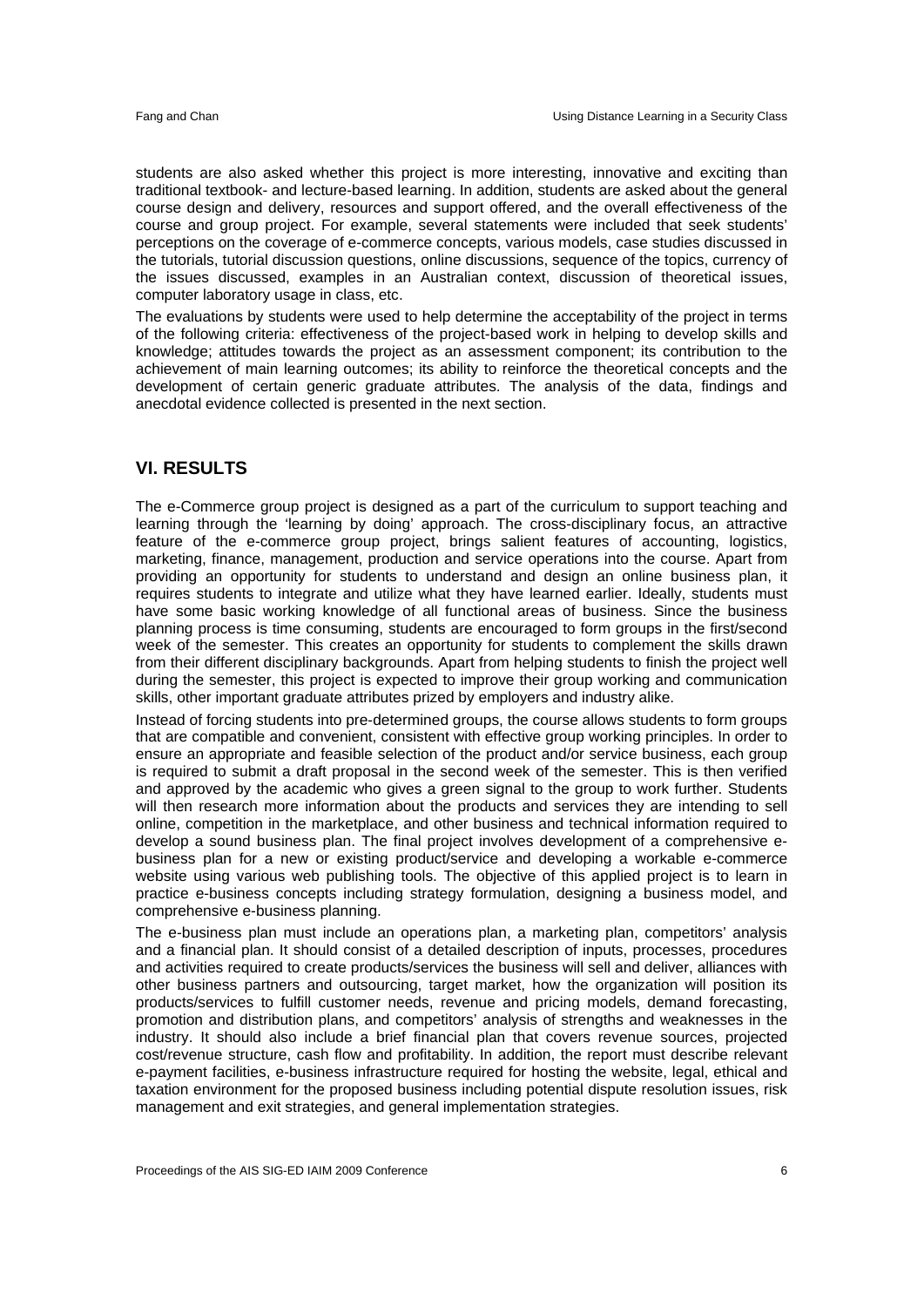Project management that includes self-management and working in a group with interdependent tasks is another important skill business organizations are looking for in business graduates. In order to help them develop these skills, along with the written report, each group is required to submit a project management report. In this project management report, they are expected to explain how they have planned and controlled the project. This report must include at least two minutes of the group meetings, work allocation amongst members, project plan using a project management tool, periodic progress reports and recognition and documentation of the constraints, problems and their resolution. The objective is to teach team members appropriate project management skills and give them an opportunity to simulate a real-world project environment and the tensions in organizing meetings and arriving at consensus decisions to move forward.

Each group must also develop a website and publish it in the faculty server using MS Front Page and other web publishing tools. The website must contain all relevant information about the company and the products and/or services offered, with appropriate structure and links between various web pages and external websites/links. Students must also design the user interface keeping the quality of the information content, general appearance and ease of interaction/use with the website using java scripts/ or HTML. In addition, students are required to incorporate a shopping cart that has the capability to accept customer orders and other relevant customer information and must be able to demonstrate its workings with some data in the system.

The group should make an oral presentation of their e-business plan to the class and to two academics/tutors summarizing their business. This should include value proposition to the customers, operations/marketing and financial plans, and implementation strategies, as if they were presenting to a team of investors seeking finance. Peer evaluation of the project is also carried out and incorporated into the assessment process.

#### **VII. CONCLUSIONS**

The findings of this study show that students do examine and study the method that is being taught. Using distance learning in class helped many students in achieving their learning goals. In addition, this experience contributed to their ability to develop practical skills and use them later on in their job positions. Although the students incurred several technical problems in the process, this study provided examples where those problems mainly relate to internet operating skills that the students need to develop, rather then technical problems associated with the software used for the distance learning class.

Overall, we conclude that using the techniques presented in this study can improve learning. Indeed, the experience was different and therefore requires extensive training of potential instructors and a lot of preparation, including orientation sessions for the students, to teach them how to operate the system and the software, in order to achieve a productive learning environment. We suggest that the next step would be developing a learning model that would be unique to distance learning. Current models can address challenges with the current face-to-face curriculum. New models are warranted as the technology advances and novel approaches are being developed and used.

#### **REFERENCES**

- Acevedo, A. (2001) Of fallacies and curricula: A case of business ethics, *Teaching Business Ethics*, 5, 157-170.
- Bennis, W. G., & O'Toole, J. (2005) How business schools lost their way *Harvard Business Review*, 83, 5, 96-104.
- Ben-Zvi T. and Carton T. C., (2008) "Applying Bloom's Revised Taxonomy in Business Games", *Developments in Business Simulation & Experiential Exercises*, 35, pp. 265-272.

Proceedings of the AIS SIG-ED IAIM 2009 Conference 7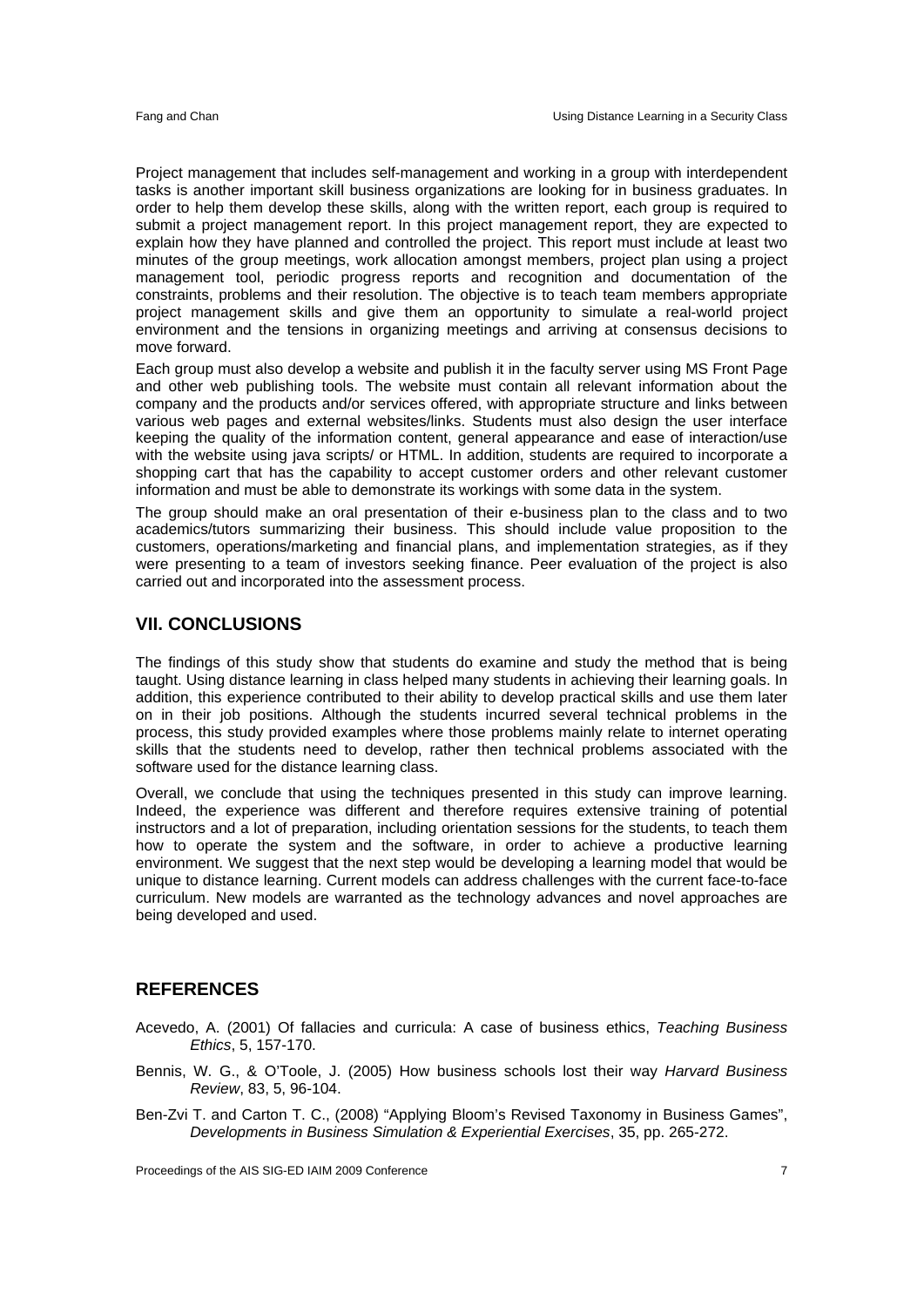- Ben-Zvi T., (2006) "Business Games as a Tool for Teaching DSS", proceedings of *the Pre-ICIS AIS SIG-ED IAIM International Conference*, Milwaukee, Wisconsin.
- Boucher, B., Hunter, D., and Henry, J. (1999) The effectiveness of computer-assisted instruction in teaching biomechanics of the temporomandibular joint, *Journal of Physical Therapy Education*, 13, 2, 47-51.
- Clark, R.E. (1999) Bloodletting, media and learning, in T.L. Russell, The No Significant Difference Phenomenon, 8-11.
- Garris, R., Ahlers, R., and Driskell, J.E., (2002) Games, Motivation and Learning: A Research and Practice Model, *Simulation & Gaming: An Interdisciplinary Journal*, 33, 4, 441-467.
- Giacalone, R. (2004) A transcendent business education for the 21<sup>st</sup> Century, Academy of *Management Learning and Education*, 3, 415-420.
- Griffin, R.B., Joyner, E.R., Schmidt, T. Mansfield, K., and Tuck, L. (1999) A day in the life of an interactive, real time, internet delivered course: A demonstration, *Developments in Business Simulation and Experiential Learning*, 27, 346-347.
- Koehn, D. (2005) Transforming our students: teaching Business Ethics Post-Enron, *Business Ethics Quarterly*, 15, 1, 137.
- Kohlberg, L. (1984) *The psychology of moral development: The nature and validity of moral stages*, San Francisco: Harper & Row.
- Kolb, D.A., (1984) *Experiential Learning: Experience as the Source of Learning and Development*, Englewood Cliffs, NJ: Prentice Hall.
- Kolb. D. A. and Fry, R. (1985) Toward an applied theory of experiential learning, in C. Cooper (ed.) *Theories of Group Process*, London: John Wiley.
- Kosmahl, E.M. (1994) Instructional use of computers for entry-level physical therapy education, *Journal of Physical Therapy Education*, 8, 1, 25-31.
- Lesh, S.G., and Rampp, L.C. (2000) Effectiveness of Computer-Based Educational Technology in Distance Learning: A Review of the Literature, Columbia: University of Missouri. (ERIC Document Reproduction Service No. ED 440 628).
- Mainemelis, C., Boyatzis, R.E., and Kolb, D.A., (2002), Learning Styles and Adaptive Flexibility: Testing Experiential Learning Theory, *Management Learning*, 33, 1, 5-33.
- Moore, M.G., and Thompson, M.M. (1997) The effects of distance learning: A summary of the literature. Research Monograph No. 15. University Park, PA: American Center for the Study of Distance Education, The Pennsylvania State University.
- Ricci, P., and Markulus, P. M. (1992) Can ethics be taught? A simulation tests a traditional ethics pedagogy. *Developments in Business Simulation & Experiential Learning*, 19, 141-145.
- Russell, T.L. (1999) The No Significance Difference Phenomenon. Raleigh: Office of Instructional Telecommunications, North Carolina State University.
- Schlosser, C.A., and Anderson, M.L. (1994) Distance Education: A Review of the Literature. Ames, IA: Iowa Distance Education Alliance, Iowa State University.
- Stephens, P.F., and Doherty, J.A. (1992) The use of Apple Macintosh computers and Hypercard in teaching physiology laboratories, *American Journal of Physiology*, 263: S23-S28.
- Teach, R. D., Christensen, S. L., and Schwartz, R.G., (2005) The slippery slope, *Simulation and Gaming*, 36, 407-416.
- Verduin, J.R., and Clark, T.A. (1991) *Distance Education: The Foundations of Effective Practice*, San Francisco: Jossey-Bass Publishers.